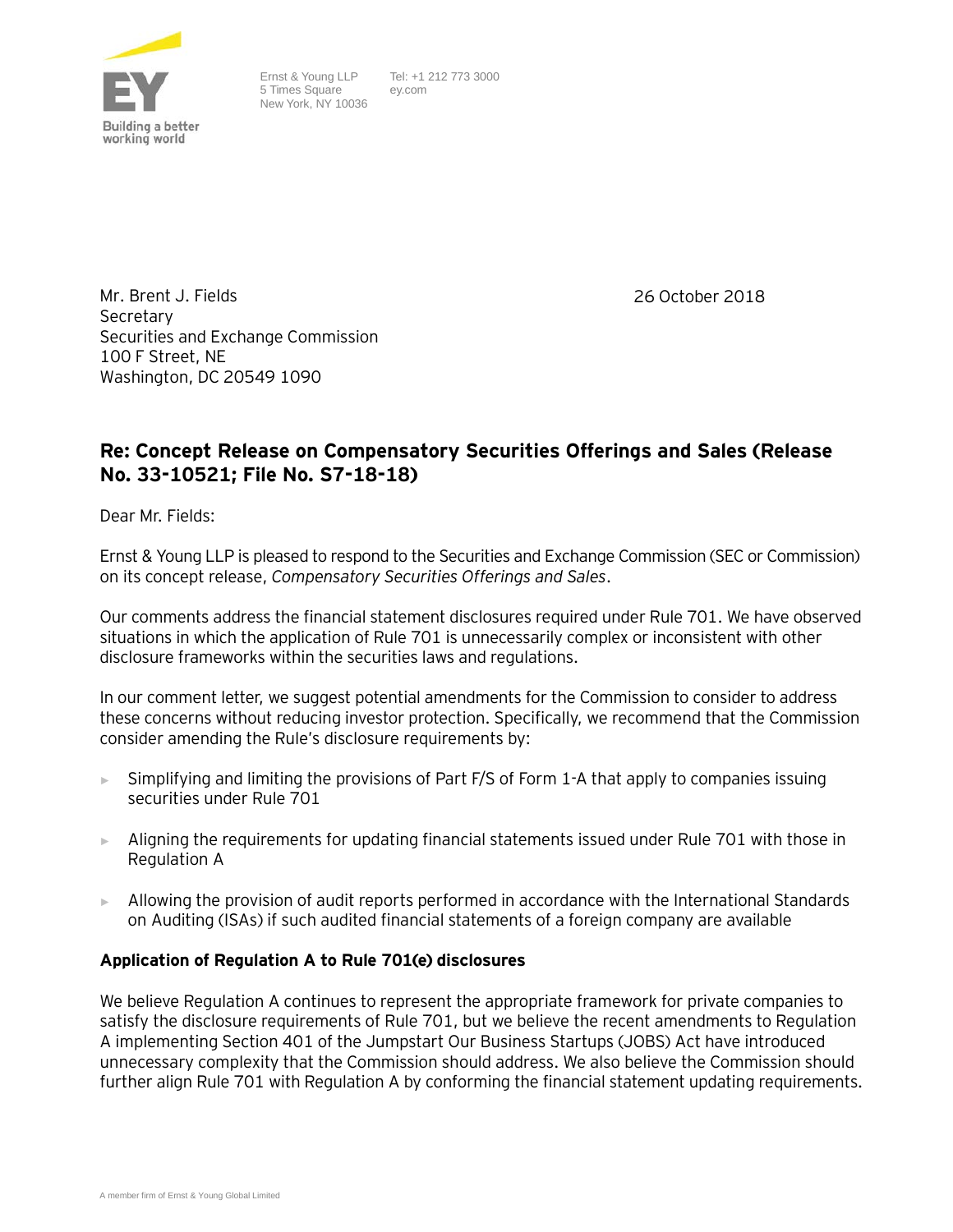

## *Simplifying Regulation A applicability*

The Concept Release notes that issuers relying on Rule 701 may choose to provide financial statements that comply with the requirements of either Tier 1 or Tier 2 Regulation A. We recommend that Rule 701 clarify that a private company only needs to comply with Tier 1 of Regulation A, which allows the financial statements provided to be unaudited unless audited financial statements are otherwise available. Unless the private company already is complying with Tier 2 reporting requirements due to another exempt offering, it would not logically choose to comply with those more onerous financial statement requirements only for purposes of Rule 701.

Tier 1 of Regulation A also requires financial statements of various other entities (i.e., Rules 3-10, 3-16 and 8-04 of Regulation  $S-X^1$  $S-X^1$  apply). We question whether any financial statements other than those of the issuer are necessary for purposes of the issuance of compensatory securities under Rule 701. Accordingly, we recommend the Commission revise Rule 701(e) to limit the references to Regulation A to Rules (a) and (b) (1–6) of Part F/S of Form 1-A.

### *Age of financial statements*

Rule 701 currently requires financial statements to be as of a date no more than 180 days before the sale of securities in reliance on the exemption.<sup>[2](#page-1-1)</sup> The Concept Release notes that this could require Rule 701 issuers to update their financial statements more frequently than other issuers, such as foreign private issuers and those issuing exempt securities under Regulation A whose financial statements may be up to 270 days old. Rule 701 essentially requires issuers to update their financial statements quarterly while foreign private issuers and Regulation A issuers need only update their financial statements semiannually. We believe the requirements under Rule 701 should be no more burdensome than those for other issuers, so we recommend aligning the updating requirements with Regulation A. This would allow Rule 701 issuers to update their financial statements no more frequently than semiannually and allow the annual financial statements to be up to nine months old.

### **Foreign private issuers**

In connection with adopting amendments to Rule 701 in 1999,<sup>[3](#page-1-2)</sup> the Commission evaluated the Rule's effect on foreign private issuers (FPIs), noting commenters' observations "that FPIs typically undertake broad-based offerings to their U.S. employees for legitimate compensatory reasons and in order to treat all of their employees alike regardless of their location." In 2007, [4](#page-1-3) the SEC made conforming amendments to Rule 701(e)(4) to allow non-reporting FPIs to provide financial statements in accordance with IFRS as issued by the International Accounting Standards Board without reconciling to US GAAP.

 $\overline{a}$ 

<span id="page-1-0"></span><sup>&</sup>lt;sup>1</sup> Rule (b)(7) of Part F/S of Form 1-A.

<span id="page-1-1"></span><sup>2</sup> 17 CFR 230.701(e)(4).

<span id="page-1-2"></span><sup>3</sup> 17 CFR Part 230; Release No. 33-7645; File No. S7-5-98; II.C.

<span id="page-1-3"></span><sup>4</sup> Release Nos 33-8879; 34-57026; International Series Release No. 1306; File No. SJ-13-07.